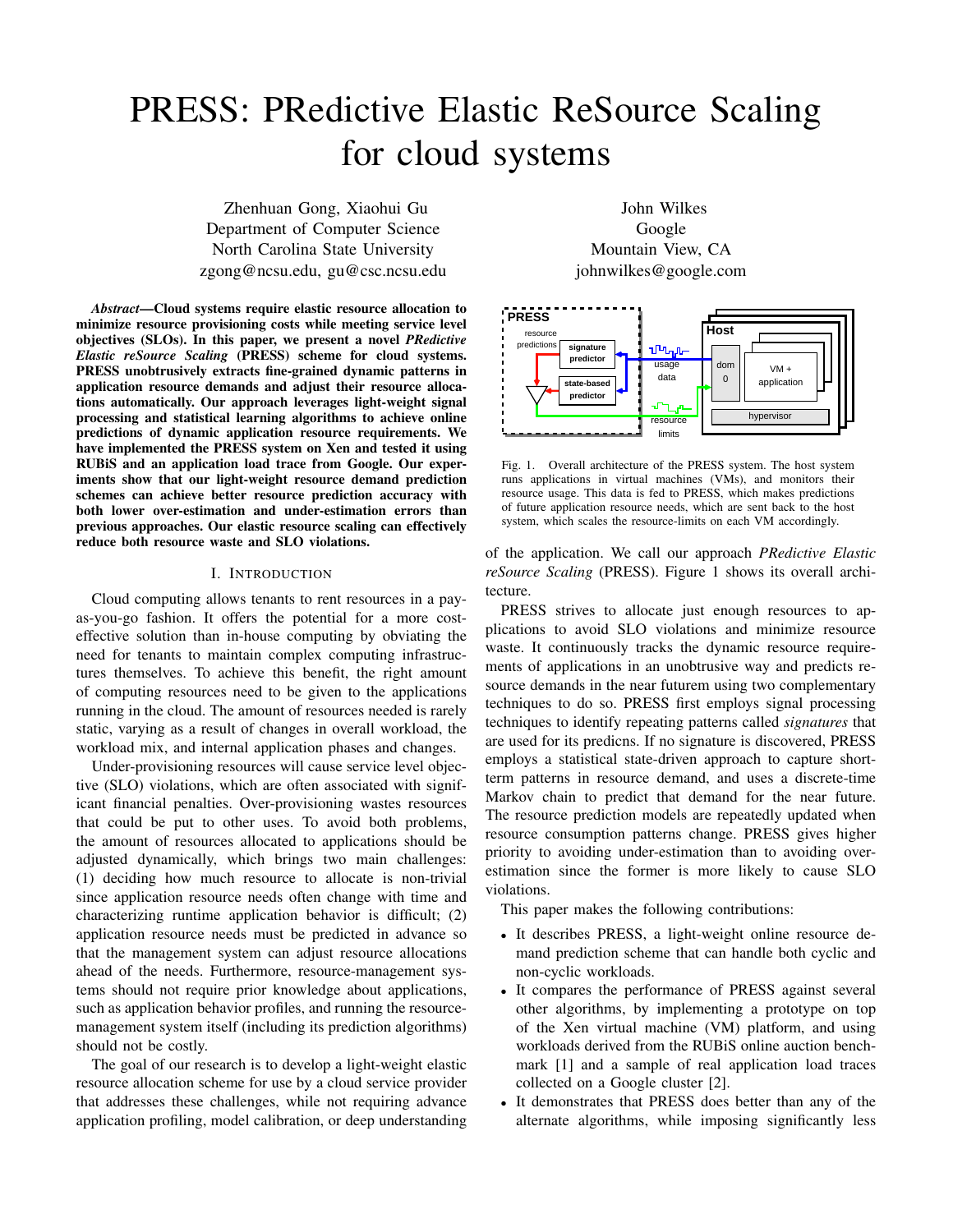overhead than the best of them.

The metrics used for the analysis include over-and underestimation errors, the rate of SLO violations, and the profitability of a cloud system provider operating under a number of different penalty functions.

PRESS helps applications meet their SLOs while using near-minimum resources. Most of the schemes we compared PRESS against induced more SLO violations (up to 80% of requests), or wasted resources, allocating up to 35% more than PRESS, or both. We found that PRESS achieved high prediction accuracy: 2% to 50% under-estimation frequencies and 5% to 15% under-estimation degrees. In contrast, most other prediction schemes had higher prediction errors on the same workloads, with up to 100% under-estimation frequencies and 80% under-estimation degrees.

Our prototype implementation shows that PRESS is feasible and imposes negligible overhead for a virtualized computing cluster.

The rest of the paper is organized as follows. Section II presents the design and algorithms of the PRESS system. Section III presents the experimental results. Section IV compares our work with related work. Finally, the paper concludes in Section V.

# II. SYSTEM DESIGN

For simplicity of exposition we focus here on CPU usage, although PRESS is capable of managing memory, I/O, and network usage, too. PRESS manages an application's resource allocation by setting the CPU resource limit for the virtual machine the application is running in (we call this *scaling*). It bases that limit on a prediction derived from recent application behavior. The limit sets the upper bound for the application's CPU consumption; if the limit is higher than the actual demand of the application, the residual allocation is wasted; if it is lower, SLO violations are likely. Ideally, the limit should be set to exceed the actual demand by a small margin. To achieve this, we developed two complementary resource prediction techniques.

#### *A. Signature-driven resource demand prediction*

For workloads with repeating patterns, PRESS derives a *signature* for the pattern of historic resource usage, and uses that signature in its prediction. Such repeating resource usage patterns are often caused by repeating requests or iterative computations [3], [4].

To avoid making assumptions about the length of the repeating pattern, PRESS uses signal processing techniques to discover the signature, or to decide that one does not exist. It first employs a Fast Fourier Transform (FFT) to calculate the dominant frequencies of resource-usage variation in the observed load pattern. Starting from a resource-usage time series  $L = \{l_1, ..., l_W\}$ , the FFT determines coefficients that represent the amplitude of each frequency component. The dominant frequencies are those with the most signal power. If there are multiple dominating frequencies that have similar amplitude, PRESS picks the lowest dominating frequency *fd*, thereby selecting the longest repeating pattern that was observed.

Since workload signatures may vary over time, this calculation is performed anew each time a prediction is made.

Given a dominating frequency *fd*, PRESS derives a *pattern window size* of *Z* samples:  $Z = \frac{1}{f_d} \times r$  where *r* denotes the sampling rate. It then splits the original time series  $L =$  ${l_1, ..., l_W}$  into  $Q = [W/Z]$  pattern windows:  $P_1 = {l_1, ..., l_Z}$ ,  $P_2 = \{l_{Z+1},...,l_{2Z}\},\, ..., \, P_Q = \{l_{(Q-1)Z+1},...,l_{i,QZ}\}.$  To detect whether the time series contains repeating patterns, PRESS evaluates the similarity between all pairs of different pattern windows  $P_i$  and  $P_j$ . Two pattern windows are considered similar if their Pearson correlation<sup>1</sup> value is close to 1 (e.g., *>* 0.85) and the ratio of their mean values is close to 1 (e.g., within 0.05). If all pattern windows are similar, PRESS treats the resource time series as having repeating behavior, and uses the average value of the samples in each position of the pattern windows to make its prediction. Otherwise, PRESS falls back to an alternate, state-based scheme to predict the resource demands.

Note that the length of the time series window *L* is not necessarily a multiple of the signature length *Z*. This means that even if a signature pattern has been found, PRESS still needs to determine where the system is within the signature window to predict the next usage value. This is accomplished as follows. After PRESS finds a signature *S* with length *Z*, it retrieves the last *Z* measurement samples to form a time series *S ′* . Since *S* and *S ′* are similar but time-shifted, PRESS applies the dynamic time warping (DTW) algorithm [5] to determine the alignment. DTW can match two similar but warped or shifted time series. The result is the minimum distance mapping from *S ′* to *S*. This allows PRESS to derive a point-to-point mapping between *S ′* and *S*, which allows it to find the position of the current value (i.e., the last point on *S ′* ) on the signature *S*.

#### *B. State-driven resource demand prediction*

For applications without repeating patterns, PRESS uses a discrete-time Markov chain with a finite number of states to build a short-term prediction of future metric values (see Figure 2). Consider a resource metric  $x$  such as memory usage or CPU usage. PRESS discretizes its values into *M* equal-width bins where each bin represents a distinct state. (We used  $M = 40$  bins in our experiments.) To build a Markov chain model for metric *x*, PRESS learns the transition probability matrix  $P_x$ , which is an  $M \times M$  matrix where the element  $p_{ij}$  at row *i* and column *j* denotes the conditional probability of making a transition from state *i* to state *j*. Assuming the Markov chain is homogeneous, PRESS can derive the feature value distribution of *x* for any time in the future by applying the Chapman-Kolmogorov equations [6]: after  $t$  time units, the probability distribution for metric  $x$  is  $\pi_t = \pi_{t-1} P_x = \pi_{t-2} P_x^2 = \ldots = \pi_0 P_x^t$ , where  $\pi_t$  and  $\pi_0$  denote

<sup>&</sup>lt;sup>1</sup>The Pearson correlation is obtained by dividing the covariance of  $P_i$  and  $P_j$  by the product of their standard deviations.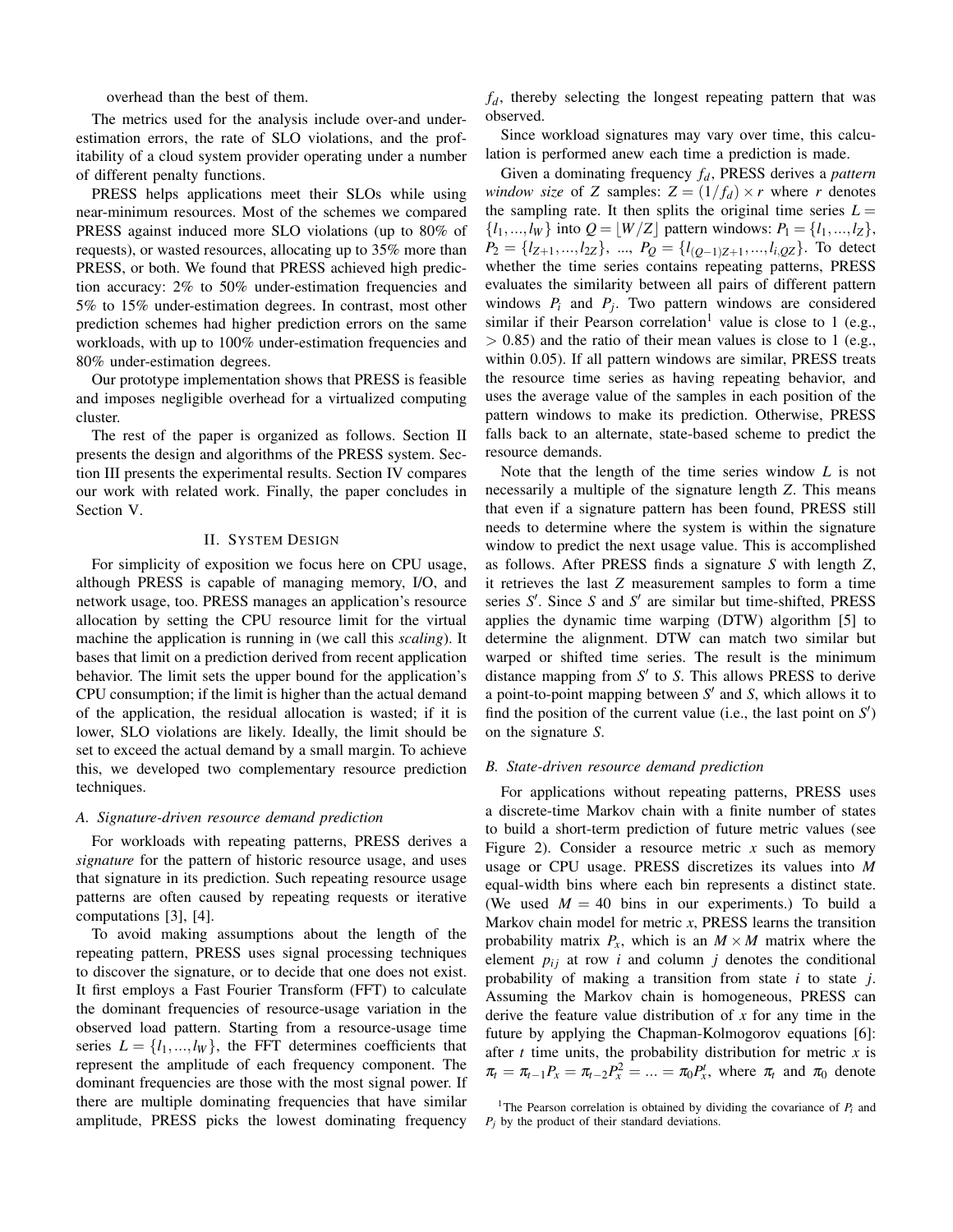

Fig. 2. A state-driven resource demand prediction model. In this example, the metric value (e.g., memory usage) ranges from 0 to 30 units, and this range is partitioned into three states, with the range corresponding to the state shown below the state name. The arcs are labeled with their transition probabilities.

the probability distribution at time *t* and the initial probability distribution for the metric *x*, respectively. Given a current state *i*, PRESS predicts the state at a future time *t* by extracting the most probable future state  $j$  (i.e., the one with the largest transition probability) from the matrix  $P_x^t$  at row *i*.

The further *t* is into the future, the weaker the correlation between the model and the actual demand. But since PRESS only needs to make predictions for the near future, this is not an issue in practice.

# *C. Integrated runtime elastic resource scaling*

PRESS integrates both signature-driven and state-driven approaches. When a new application starts, PRESS assumes zero knowledge about the application, and sets the limit to its maximum (e.g., 100% CPU). After a few (e.g., 10) resource demand samples have been acquired, PRESS starts making predictions. It starts scaling the resource allocations once it is confident in those predictions. PRESS uses the signature-based approach to make its predictions if it can find a signature; otherwise it uses the state-based approach to make them. (In the future, PRESS might choose to rely on the statebased prediction only if it had sufficient confidence in its correctness.)

PRESS can use different input window sizes for the signature and state-based schemes. Typically, the sliding window for the signature approach should be larger than for the statebased one, although for these experiments we set the window sizes to be the same to allow more direct compatrison of the different algorithms.

PRESS repeatedly updates both prediction models using new measurement samples. To minimize the overhead of doing this, the updates are triggered when the models make a few (e.g., 3) consecutive mis-predictions (under- or overpredictions of more than 10%).

If it is to observe any resource-demand increases, PRESS must not limit the resource allocation to less than the real demand. Under-estimating the application resource demand will make the scaling system set a resource cap that is lower than the real demand. This will not only cause SLO violations but also affect the accuracy of future resource demand predictions since the application's real demand is unknown to the system. To avoid this risk, and to reduce the chance of underprovisioning, PRESS pads (increases) the predicted value by a small amount (5-10%) to allocate a bit more resources than the model suggests. We find that this almost eliminates all under-estimation errors while incurring only a small cost for the additional resources.

#### *D. Non-PRESS algorithms: alternative prediction approaches*

For our experiments, we also implemented a set of alternative resource prediction algorithms to compare PRESS against, as follows. All use a sliding window of recent samples.

- *• Mean*: the predicted resource demand is the mean usage over the samples in the window.
- *• Max*: the predicted resource demand is the maximum resource usage over the samples in the window.
- *• Histogram*: this scheme constructs a histogram from the samples in the window, using 40 equal-width bins. The prediction is the average value of the samples in the bin with the largest number of samples - i.e., an approximation to the mode. (This approach is modeled on [7].)
- *• Auto-correlation*: this scheme repeatedly shifts the input resource demand time series by one step (up to half the total window length) and calculates the correlation between the shifted time series and the original one. If the correlation is higher than a fixed threshold (e.g., 0.9) after *n* shifts, a repeating pattern is declared, with duration *n* steps, and the algorithm stops. The predicted value is based on the position of the current value on the repeating pattern. (This approach is similar to [8].) If no repeating pattern is found, the algorithm falls back to using the mean value of the samples as its prediction result.
- *• Auto-regression*: this scheme attempts to predict a value *X*<sup>*t*</sup> of a system based on the previous values  $X_{t-1}$ ,  $X_{t-2}$ using the formula  $X_t = a_1 X_{t-1} + a_2 X_{t-2}$ ... The coefficients  $(a_1, a_2, a_3)$  and so on) are determined by calculating autocorrelation coefficients and solving linear equations:

$$
\sum_{i=1}^{Z} a_i R(i-j) = -R(j), \text{ for } 1 \le j \le Z
$$

where  $R$  is the auto-correlation coefficients of the time series, and *Z* is the length of the sample. (This scheme is similar to [9].)

In practice, we found that the prediction models can sometimes produce negative results when the recent resource demand suddenly drops (e.g.,  $CPU = 100\%$ ,  $90\%$ ,  $10\%$ ). Since resource demand can never be negative, we allocate a default minimum amount (5% of the maximum resource allocation) when the prediction model generates a negative result.

The next section describes how we evaluated PRESS against these approaches.

#### III. EXPERIMENTAL EVALUATION

We implemented the PRESS system and conducted extensive evaluation studies using the RUBiS [1] online auction benchmark (PHP version) and a small sample of Google cluster resource usage data [2]. This section describes those experiments.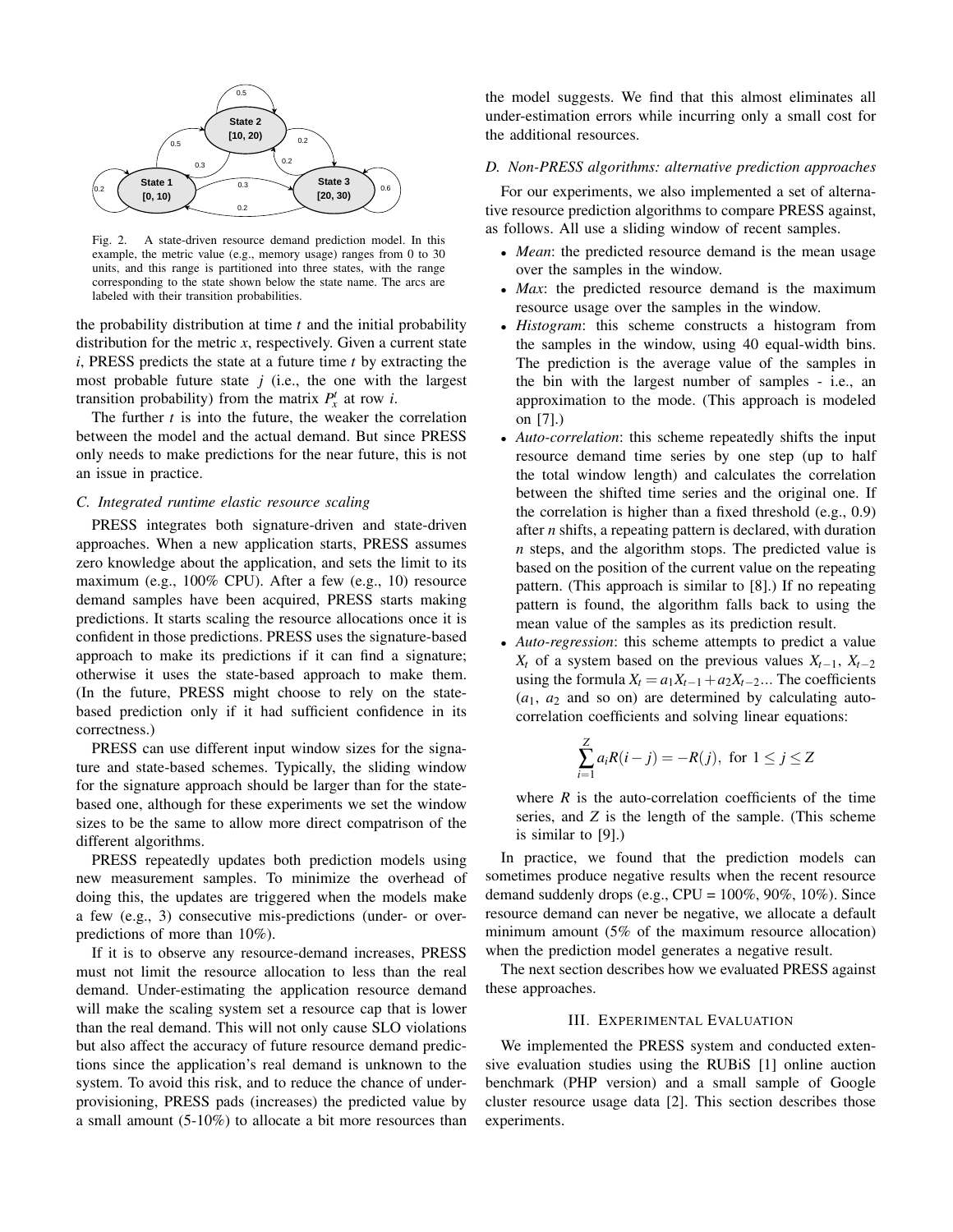# *A. Experiment setup*

Our experiments were conducted on NCSU's virtual computing lab (VCL) [10]. Each VCL host has a dual-core Xeon 3.00GHz CPU and 4GB memory, and runs CentOS 5.2 64 bit with Xen [11] 3.0.3. The guest VMs also run CentOS 5.2 64-bit.

We focus in this paper on scaling CPU resources because these appeared to be the bottleneck in our experiments.

PRESS monitors an application's resource demands from domain 0, using the libxenstat library to collect resource usage information (CPU time, memory, network, and I/O) for both domain 0 and guest VMs. The average resource usage over the sampling duration is used as the input to the time series; it is sampled every minute. $2$ 

By default, PRESS makes a prediction every minute, and uses the prediction to scale the resources allocated to the application for the next minute. It does this by adjusting the CPU limits of the target VM setting controls on the Xen credit scheduler [12]. The Xen credit scheduler runs in the non-workconserving mode so that a domain cannot use more than its share of CPU.

The prediction algorithms used by PRESS are indifferent to the sampling rate, as long as the input window size is large enough to encompass the most important patterns to track, and there aren't too many samples to analyze. Since diurnal patterns are important in our test workloads, we used a window size of 3 days, or 4320 samples (fewer during the first 3 days). Unfortunately, the auto-regression approach uses a Gaussian elimination algorithm, which has time complexity  $O(n^3)$ , and this took longer than a minute with this many samples, so we coalesced the input time series for this one predictor by using the average of every 3 consecutive samples, resulting in 1440 input samples. We also explored the effect of using shorter windows (32 samples) for the simpler algorithms *mean*, *max*, and *histogram*, to explore the effects of using more recent history to explore the near future. The window sizes are shown on the graphs and tables by appending the number of samples to the algorithm name (e.g., mean-32).

We tested two variants of the PRESS algorithm: PRESS-5% pads the predicted CPU usage by 5% while PRESS-0% adds no padding.

A service provider can either rely on the application itself or an external tool to keep track of whether the application's SLO is violated [13]. In our experiments using RUBiS, we adopted the latter approach, using the RUBiS workload generator to track the response time of the HTTP requests it made. The per-hour SLO violation rate is the fraction of requests in an hour that have response time longer than 1.5 seconds, averaged over a 1 hour period.

In order to evaluate our system under workloads with realistic time variations, we used the per-minute workload intensity observed in two real-world web traces to modulate



Fig. 3. CPU usage trace for our RUBiS web server driven by three different workloads.

the request rate of our synthetic RUBiS benchmark. To avoid overloading our servers, the mean request rate was scaled so that the maximum rate did not exceed about 50 requests/sec. Using this approach, we constructed three workload time series:

- 1) Per-minute average rates observed in the ClarkNet web server trace beginning at 1995-08-28:00.00 from the IRCache Internet traffic archive [14].
- 2) Per-minute average rates observed in the web access logs from the World Cup 98 official web site [14] that start at 1998-05-05:00.00.
- 3) A hybrid, with the first 7 days the same as the ClarkNet trace, and then switching to a synthetic workloadintensity time series, whose request rate was uniformly distributed over 15-40 requests/sec.

# *B. Results and analysis*

Figure 3 shows the *demand* (the CPU usage achieved with no resource caps) for the RUBiS Web server under three test workload patterns.

Table I shows how well the predictors do against this workload, and how good they are at predicting the actual demand. In addition to showing the total CPU allocation emitted by each predictor, the table also shows the fraction of the predictions that were below the actual demand (te rest were above it). There are quite large ranges of the ratios between the predicted load and the demand, and the frequencies of under-estimation errors: 0.54–3.35*×* and 0.04%-79% under for ClarkNet, 0.47–1.83*×* and 0.1%-95% under for WorldCup, and  $0.44-2.71\times$  and  $0.1\%$ -85% under for Hybrid.

PRESS-5% almost always gave the closest predictions of total demand, and did better than the other algorithms at avoiding under-predictions. It was the most robust of the predictors, with auto-correlation coming second. Compared to the *max-4320* algorithm, which is a close approximation to a static resource allocation, PRESS allocates up to 70% less CPU.

The poor performance of algorithms like *mean-32* comes because they don't allow the workload to exhibit it's actual demand: it is locked into running with less than it needs, and

<sup>&</sup>lt;sup>2</sup>A future enhancement would be to sample the load much more rapidly (e.g., once a second) and use the 95th%ile of those measurements as the estimate of the resource demand over the 1 minute interval.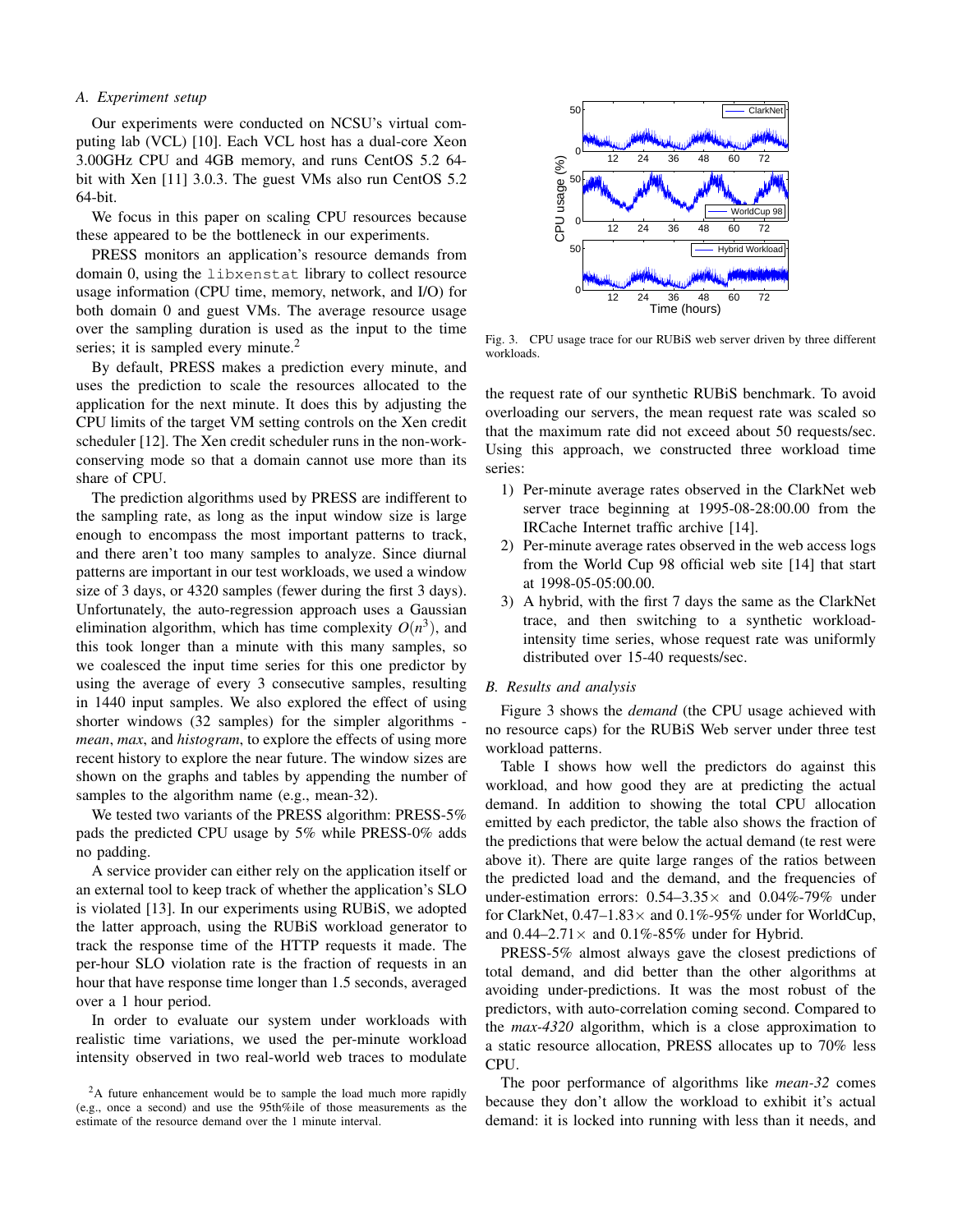| Algorithm        | <b>ClarkNet</b>  | WorldCup        | Hybrid          |
|------------------|------------------|-----------------|-----------------|
| Demand           | 498 cpu-mins     | 1579 cpu-mins   | 614 cpu-mins    |
| PRESS-5%         | 102% (43%-)      | 99% $(51\% - )$ | $83\%$ (56%-)   |
| PRESS-0%         | $96\%$ (52\%-)   | $93\%$ (69%-)   | 78% (63%-)      |
| Mean-32          | 54% (79%-)       | 47% (95%-)      | 44% (85%-)      |
| Mean- $4320$     | $83\%$ (58%-)    | $81\%$ (65%-)   | $68\%~(69\%)$   |
| Max-32           | $63\%$ $(68\%-)$ | $62\%$ (80%-)   | 51% (74%-)      |
| Max-4320         | 335% (0.04%-)    | $183\%$ (0.1%-) | $271\%$ (0.1%-) |
| Histogram-32     | 56% (76%-)       | $50\%$ (93%-)   | 45\% $(82\%-)$  |
| Histogram-4320   | 110% (42%-)      | 59% (84%-)      | 89% (59%-)      |
| Auto-correlation | $96\%$ (53%-)    | $93\%$ (69%-)   | 78% (63%-)      |
| Auto-regression  | 70% (74%-)       | 105% (35%-)     | 53% (82%-)      |

#### TABLE I

TOTAL CPU PREDICTIONS FOR THE RUBIS WEB SERVER WITH A PREDICTION INTERVAL OF 1 MINUTE, SHOWN AS A FRACTION OF THE TOTAL DEMAND, AND (IN PARENTHESES) THE FRACTION OF THE 4983 PERIODS IN WHICH THE PREDICTION WAS LESS THAN THE DEMAND.



Fig. 4. CPU over- and under-estimation errors for the RUBiS web server with a 1-minute prediction interval. Error bars show the standard deviation from the mean.

they have no way of observing a larger demand that would cause them to increase their cap. Padding would clearly be beneficial here.

The efficacy of a predictor is also a function of the severity of the individual prediction errors. Figure 4 shows how large the over- and under- prediction errors are for the RUBiS web server workload. (The graphs are obtained by comparing the predicted values to the measured demand value for each period, with over- and under-predictions plotted separately.) PRESS consistently achieved the smallest over- and underestimation errors. Auto-correlation was almost as good in terms of under-estimations, with auto-regression third best, but those algorithms have higher execution overheads, as we show below. The other algorithms had larger under-estimation errors in at least one case, or, like *max-4320*, allocated significantly more resources than needed. In general, using a longer training window lead to lower under-estimation errors, but at the expense of larger over-estimates.

PRESS is not only the best algorithm in terms of underestimation errors, but it is significantly cheaper to execute than the next best candidates, as shown in Table II. The

| <b>Algorithm</b> | Input size   | <b>CPU</b>        |
|------------------|--------------|-------------------|
| <b>PRESS</b>     | 4320 samples | $0.55 \pm 0.01$ s |
| Auto-correlation | 4320 samples | $2.67 \pm 0.01$ s |
| Auto-regression  | 1440 samples | $4.26 \pm 0.01$ s |

TABLE II MEAN AND STANDARD DEVIATION OF CPU EXECUTION COSTS FOR SOME PREDICTION ALGORITHMS, AVERAGED OVER 300 TRIALS.



Fig. 5. CPU overhead from scaling, including both prediction and resource cap settings, under different prediction intervals and numbers of VMs.

auto-correlation algorithm takes about five times as long to run as PRESS, and the auto-regression algorithm takes seven times longer than PRESS even with only one quarter as many samples. For comparison, it takes 120*±*0.55ms to apply a CPU limit to a virtual machine, and about 10ms to collect a resource usage sample. Clearly, the dominant overhead cost for dynamic resource allocation is that of making the predictions.

One way to reduce this overhead is to perform scaling less often, and make predictions for longer intervals. At the same time, most cloud service providers will probably run more than one application on a physical machine. Figure 5 shows the results of exploring this space, for the three best predictors. PRESS uses significantly fewer CPU cycles than the other two algorithms. This data suggests that a 9% investment in CPU overhead for predictions can manage up to 10 VMs with a one minute sampling period, delivering up to 70% resource savings compared to a static allocation.

Table III and Figure 6 explore the effects of performing scaling less often, using the same input data as before. Instead of executing prediction and scaling every minute, we adjusted the algorithms to run every 9 minutes, and to provide predictions of usage for each of the next 9 one-minute periods. The overall prediction for the 9-minute period is the maximum of these values, and this is used as the resource allocation for those 9 minutes.

Under these conditions, PRESS continues to perform well. Although auto-regression now achieves fewer, and slightly smaller under-estimation errors than PRESS, it over-estimates more aggressively, resulting in allocations that are 12-48% larger. This occurs because it tends to magnify the effects of sudden changes, over-predicting both upward and downward swings, to the point where its usage predictions are sometimes negative. Because predictions are combined by taking the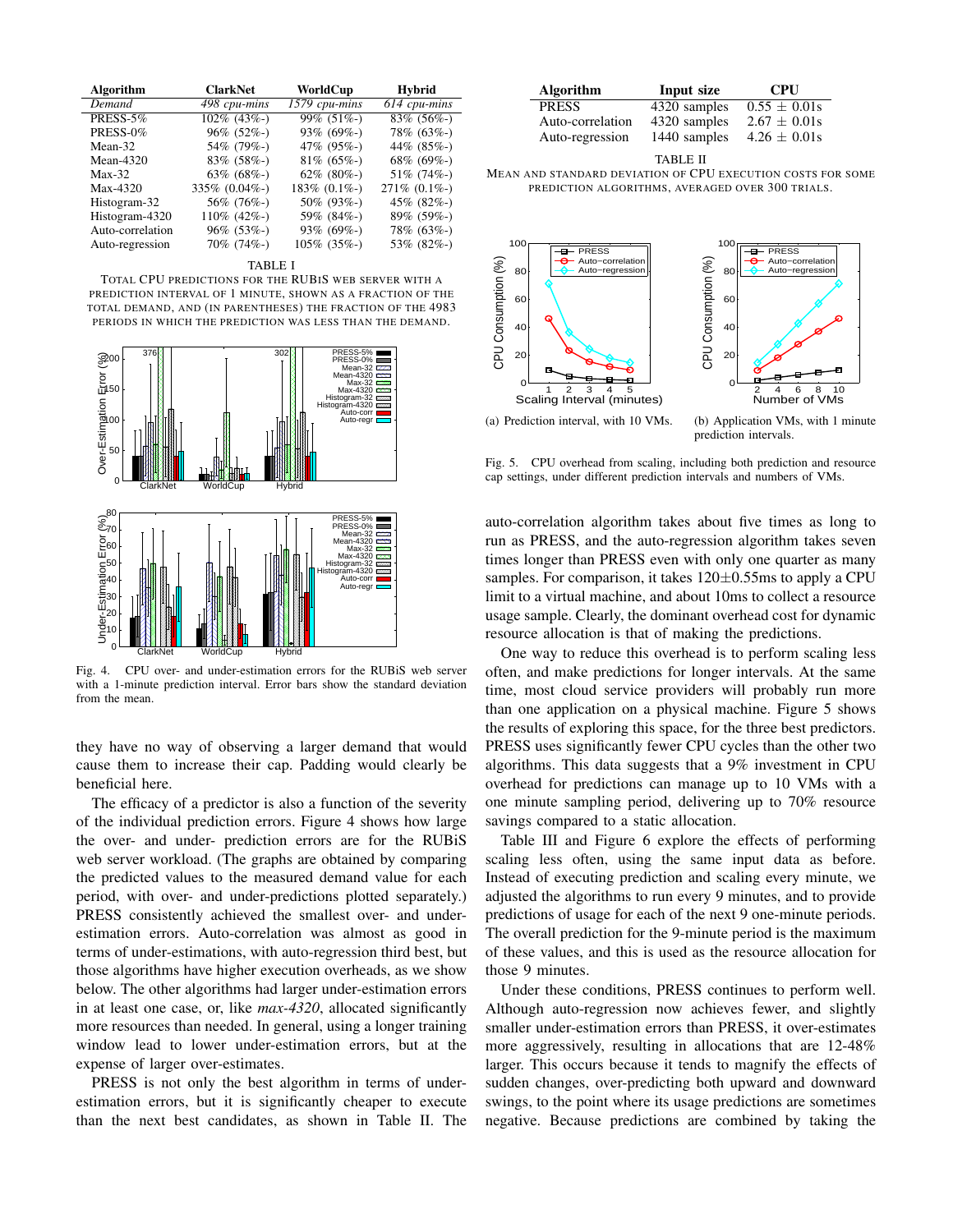| Algorithm        | <b>ClarkNet</b>   | WorldCup        | Hybrid          |
|------------------|-------------------|-----------------|-----------------|
| Demand           | 497 cpu-mins      | 1577 cpu-mins   | 613 cpu-mins    |
| PRESS-5%         | 102% (44%-)       | 99% (52%-)      | $83\%$ (56%-)   |
| PRESS-0%         | $97\%$ (49%-)     | $93\%$ (69%-)   | 79% (60%-)      |
| Mean-32          | 55% (79%-)        | 48% (95%-)      | 44% (85%-)      |
| Mean- $4320$     | $83\%$ (59%-)     | $81\%$ (66%-)   | $68\%$ (69%-)   |
| $Max-32$         | 66% (67%-)        | $66\%$ (95%-)   | 54% (73%-)      |
| Max-4320         | $336\% (0.04\%-)$ | $183\%$ (0.1%-) | $272\%$ (0.1%-) |
| Histogram-32     | 56% (77%-)        | 50% (92%-)      | $46\%$ (83%-)   |
| Histogram-4320   | 110% (42%-)       | 59% (85%-)      | 89% (59%-)      |
| Auto-correlation | $97\%$ (49%-)     | $93\%$ (69%-)   | 79% (60%-)      |
| Auto-regression  | 114% (32%-)       | $147\%$ (6%-)   | 119% (29%-)     |

TABLE III

CPU PREDICTIONS FOR THE RUBIS WEB SERVER WITH A PREDICTION INTERVAL OF 9 MINUTES. SEE TABLE I FOR THE DESCRIPTION.



Fig. 6. CPU over- and under-estimation errors for the RUBiS web server, using a 9-minute prediction interval. Error bars show the standard deviation from the mean.

largest predicted value over a multi-minute period, the effects of over-predictions are amplified.

Although under-predictions might save resources, they can have serious consequences, including causing service level objectives (SLOs) to be missed. Figure 7 shows the average per-hour SLO violation rates over days 4 to 6 (i.e., a 72 hour portion) of the ClarkNet and World Cup traces. In this comparison, all the algorithms are using a training window size of 4320 except for auto-regression, which uses 1440, and all the prediction outputs are padded by 10%. Clearly, high SLO violation rates occur when the system under-provisions its resources (e.g., *mean* and *histogram*). As expected, *max* does well at the cost of many more resources, but both PRESS and auto-regression achieve low SLO violation rates too, although the latter is more expensive to run.

We look next at the aggregate impact of over- and underpredictions by examining the profitability of a cloud service provider using these algorithms. To compare the different prediction algorithms, we applied a cost model based on that of Amazon's EC2 [15] to our RUBiS data. We set the resource



Fig. 7. Average 1-hour service level objective (SLO) violation rates for RUBiS under two different workload modulations. The SLO is "request latency *<* 1.5 seconds".

|         | <b>Penalty function</b> Violation-rate $\rightarrow$ rebate Violation-rate $\rightarrow$ rebate |                         |
|---------|-------------------------------------------------------------------------------------------------|-------------------------|
| Rebate1 | $>1\% \rightarrow 5\%$                                                                          | $>5\% \rightarrow 10\%$ |

| Rebate 1 | $>1\% \rightarrow 5\%$   | $>5\% \rightarrow 10\%$  |
|----------|--------------------------|--------------------------|
| Rebate2  | $>5\% \rightarrow 10\%$  | $>10\% \rightarrow 25\%$ |
| Rebate3  | $>10\% \rightarrow 25\%$ | $>20\% \rightarrow 50\%$ |

TABLE IV

 $Rebate3$ 

THREE DIFFERENT PENALTY FUNCTIONS FOR SLO VIOLATIONS.



Fig. 8. Profit-rate comparisons for two different workloads over a 72-hour period.

for the service provider at \$0.40 per hour.<sup>3</sup>

A cloud service provider needs to balance the application owner's desire to achieve a good SLO with its own desire to reduce the resources it allocates to its customers. In support of this, we used the three different penalty functions described in Table IV. As with many cloud providers, a penalty takes the form of a rebate that is a percentage of the resource price; it is paid out if enough client requests take longer than the 1.5s target latency specified by the SLO.

The profit-rate of the cloud provider is calculated by starting with the revenue obtained from renting out the resources used by (not allocated to) the application. We then subtracted from this any penalties (rebates) incurred, as well as the costs for the resources allocated to the application and required to

<sup>3</sup>We experimented with a resource cost of \$0.60 per hour, but all algorithms except PRESS made a loss with that value.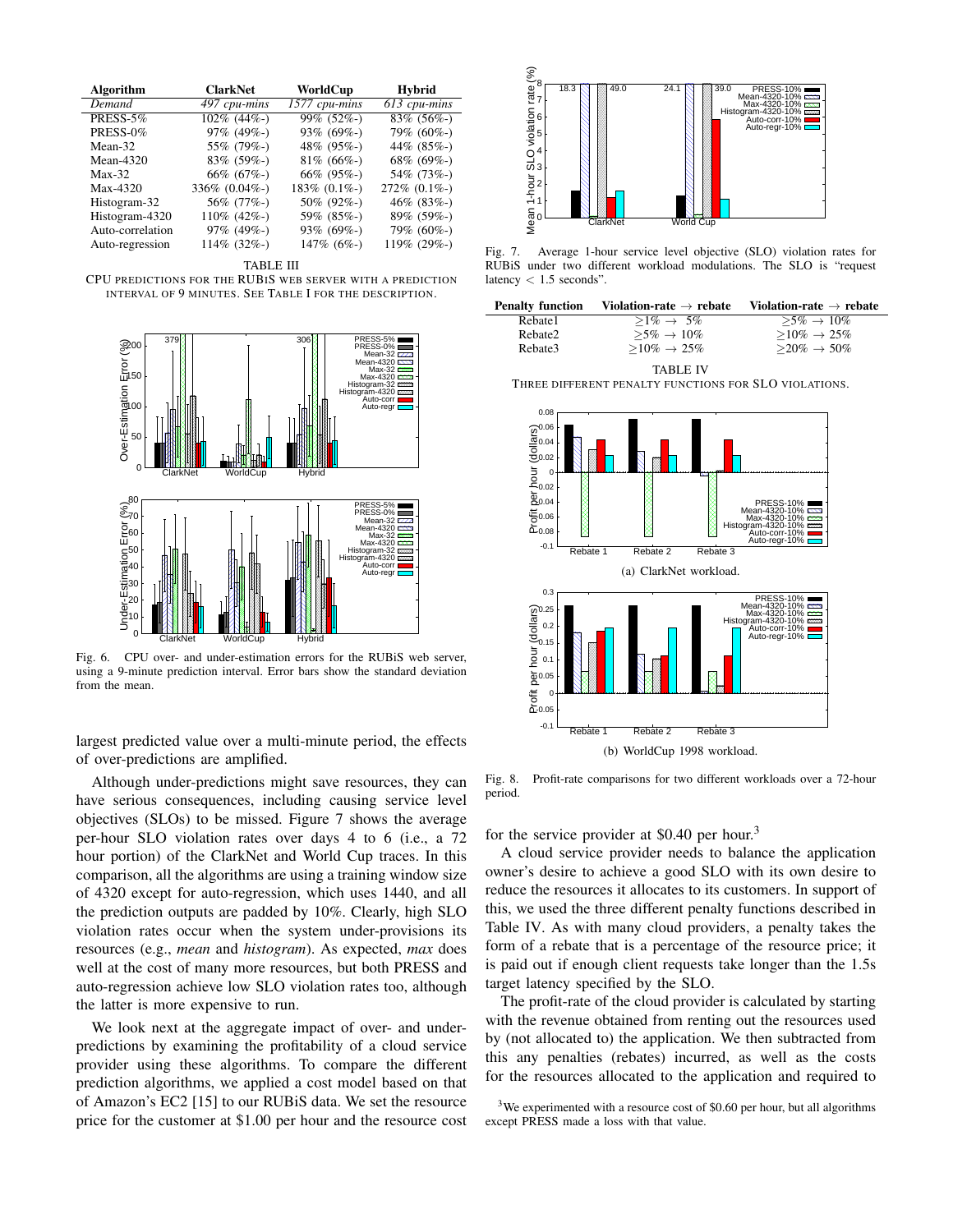

Fig. 9. Over- and under-estimation errors for three tasks from the Google workload trace. Error bars show the standard deviation from the mean.

run the prediction algorithm. The profit was calculated every hour and we show the average profit over the same 72 hour period as before in Figure 8 for the three penalty functions. PRESS consistently achieves the highest profit rate. Note that our profit formula causes *max* to do poorly because we only credit the service provider with income from the application's resource usage, not the resources allocated to it.

We also evaluated our prediction algorithms using a small sample of real application workload trace data from a Google cluster [2]. We picked three tasks that ran for the duration of the trace. Because the trace is quite short (about 6 hours), we chose shorter training windows (512 samples) than for the for the RUBiS trace. We also tested very short windows (32 samples) for the *mean*, *max*, and *histogram* predictors. Memory usage for these tasks changes more rapidly than does CPU usage, so we found that it was helpful to increase the prediction padding in PRESS to 10% for memory consumption. No padding was added for the other prediction algorithms. The results are shown in Figure 9. PRESS consistently achieves lower under-estimation errors than all the other schemes (save *max-512*) with a small over-estimation error. As with the RUBiS experiments, using shorter training windows tended to increase the under-estimation errors for the *mean*, *max*, and *histogram* approaches. We omit the prediction error frequency results due to space limitations, but they show that PRESS incurred significantly fewer under-estimation errors than all the other algorithms.

# IV. RELATED WORK

Resource management has been extensively studied. Due to space limitations, we focus on work that is most closely related to ours. Previous work has used offline or online profiling [16], [17], [18], [19] to experimentally derive application resource requirements using benchmark or real application workloads. However, profiling needs extra machines and may take a long time to derive resource requirements. PRESS avoids the need to profile offline by deriving resource demands as the application runs.

Recently, research work has been done in model-driven resource management. Those approaches use queueing theory [4] or statistical learning methods [20], [21], [22], [23] to build models that allow the system to predict the impact of different resource allocation policies on the application performance. The model needs to be calibrated in advance and the system needs to assume certain prior knowledge about the application and the running platform (e.g., input data size, cache size, processor speed), which may not be feasible in the cloud system. In contrast, PRESS is application and platform agnostic.

Previous work has applied control theory [24], [25], [26] or reinforcement learning [27] to adaptively adjust resource allocations based on SLO conformance feedback. However, those approaches often have parameters that need to be specified or tuned offline, and need some time to converge to the optimal (near-optimal) decisions. In comparison, PRESS directly predicts optimal resource allocation based on historical resource demand time series.

Trace-based resource management utilizes historical application resource demands to guide various resource management decisions. PRESS is most closely related to this category of research work. Rolia et al. perform dynamic resource allocation using an estimated burst factor times the most recent resource demand [28]. In contrast, PRESS examines a window of recent resource demands to predict future resource demand directly. Our experiments have shown that such an approach is highly accurate. Gmach et al. [29] used a Fourier transformbased scheme to perform offline extraction of long-term cyclic workload patterns. In comparison, PRESS does not assume the workload is cyclic, and can predict resource demands for